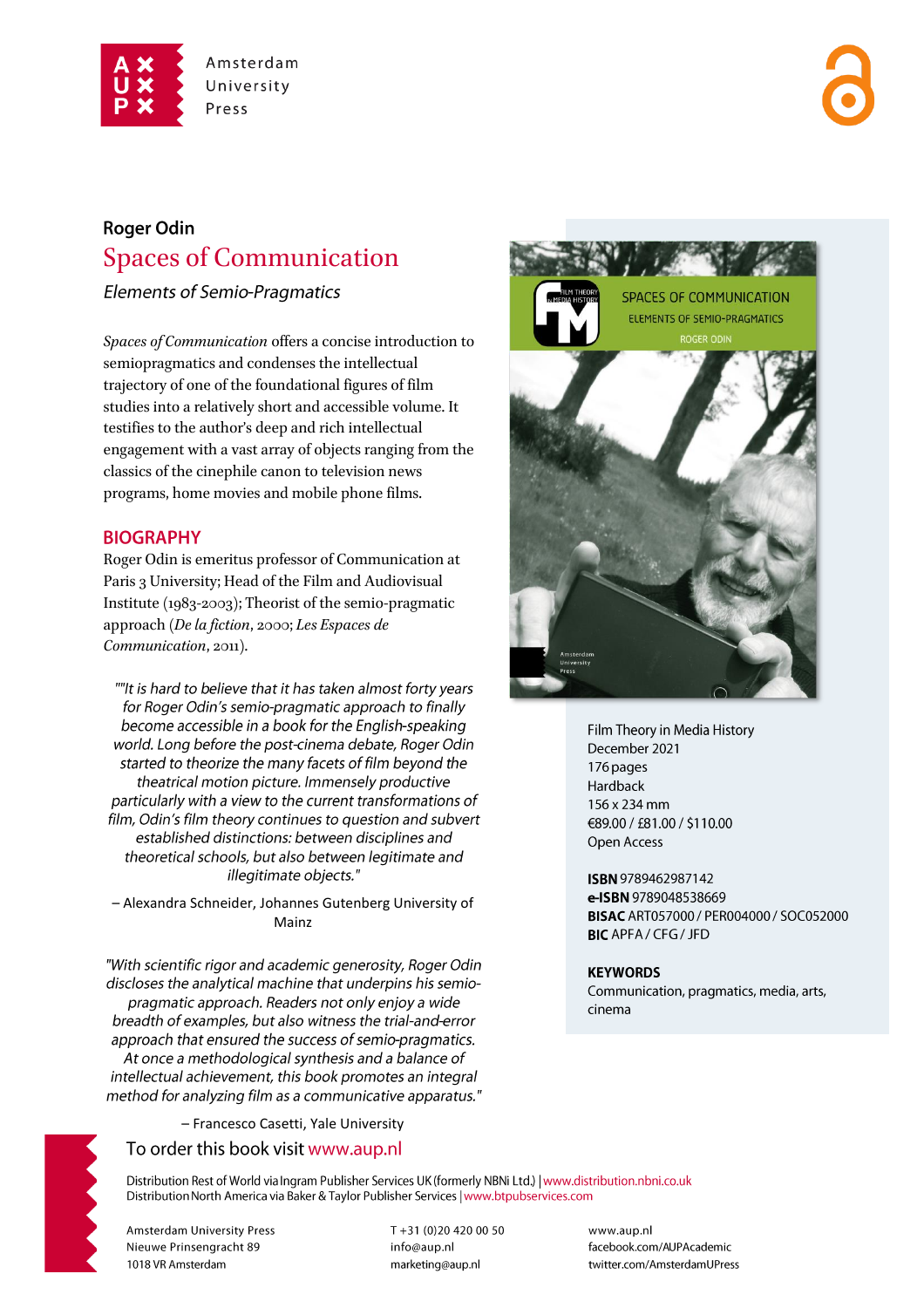

### **TABLE OF CONTENTS**

**A Democracy of Readings and Objects: Roger Odin's Contribution to the Theory of Film (Vinzenz Hediger)**

What We Make of Images and Sounds: Semio-Pragmatics as Approach and Method Establishing a Discipline, Cultivating a Field: Roger Odin and Film Studies in France Moving Semiotics Forward: Semio-Pragmatics and Film Theory since the 1960s Beware of the Crypt: Semio-Pragmatics and the Question of Communication After the Elegy of Cinema: Semio-Pragmatics and the State of Film Studies

**Spaces of Communication: Elements of Semio-Pragmatics (Roger Odin) Foreword and Acknowledgements Introduction: The Semio-Pragmatic Model** On the Difficulty of Getting Away from Immanence On the Difficulty of Staying Within Immanence Vacillation For an Articulation between the Two Paradigms: Semio-Pragmatics The Semio-Pragmatic Model

### **1. Context, Constraints and the Space of Communication**

Universally Shared Constraints Natural Constraints The Narrative Constraint The Case of Languages Language and Perception The Influence of a Language on How We Read Images

**"Non-Natural" Constraints and the Notion of the "Space of Communication" 2. The Discursive Space : Communicative Competence and Modes of Production of Meaning** Fictionalizing Mode (First Approach) Spectacularizing and Energetic Modes Documentarizing Mode, Moralizing Mode Fictionalizing Mode (Second Approach); Fabulating Mode

### **3. Aesthetic Mode, Artistic Mode: Relationship between Modes and Spaces**

From the Aesthetic Mode to Aesthetic Spaces From the Artistic Mode (in Reduced Form) to Inscription in the Space of Art

## To order this book visit www.aup.nl

Distribution Rest of World via Ingram Publisher Services UK (formerly NBNi Ltd.) | www.distribution.nbni.co.uk Distribution North America via Baker & Taylor Publisher Services | www.btpubservices.com

**Amsterdam University Press** Nieuwe Prinsengracht 89 1018 VR Amsterdam

T+31 (0)20 420 00 50 info@aup.nl marketing@aup.nl

www.aup.nl facebook.com/AUPAcademic twitter.com/AmsterdamUPress